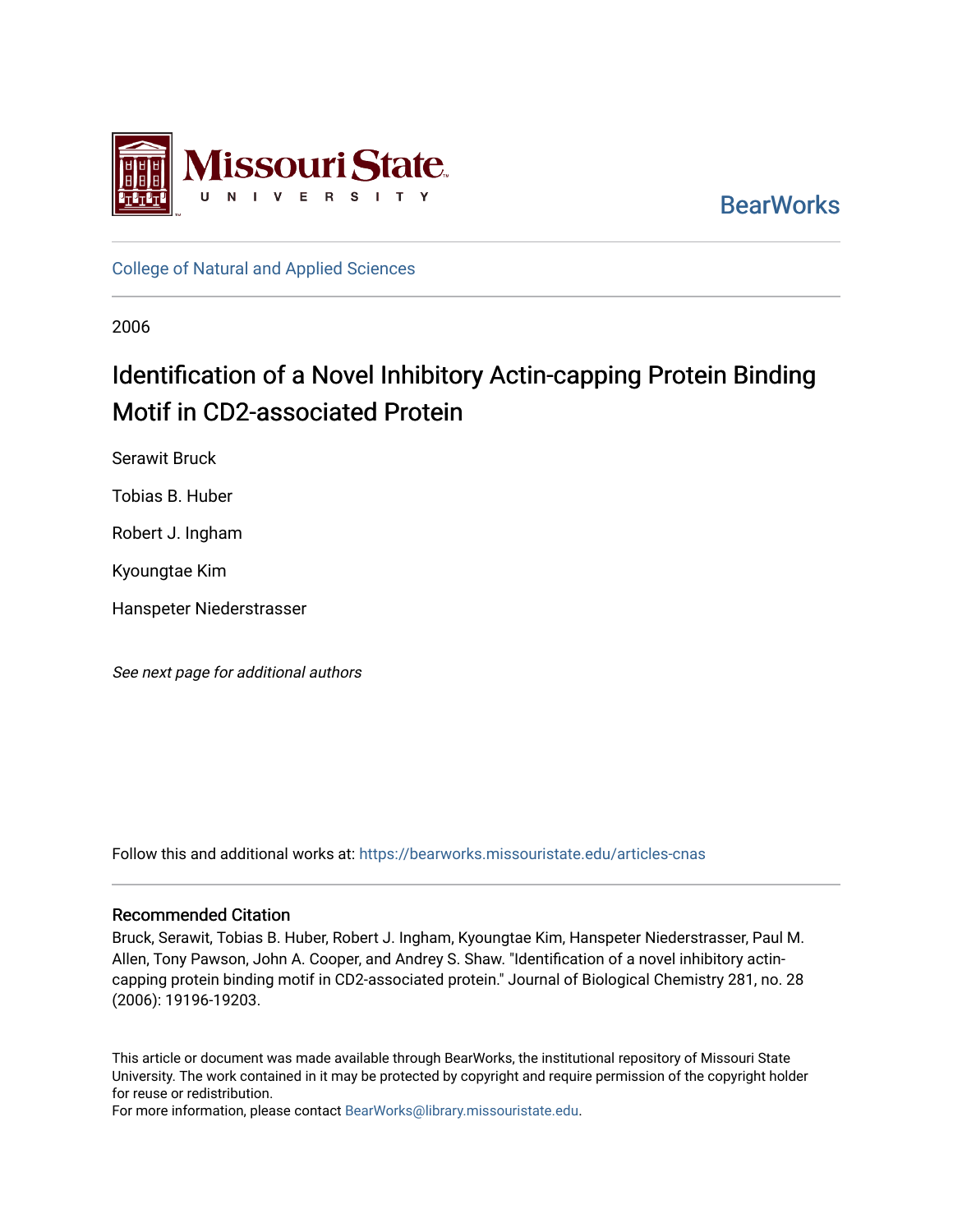# Authors

Serawit Bruck, Tobias B. Huber, Robert J. Ingham, Kyoungtae Kim, Hanspeter Niederstrasser, Paul M. Allen, Tony Pawson, John A. Cooper, and Andrey S. Shaw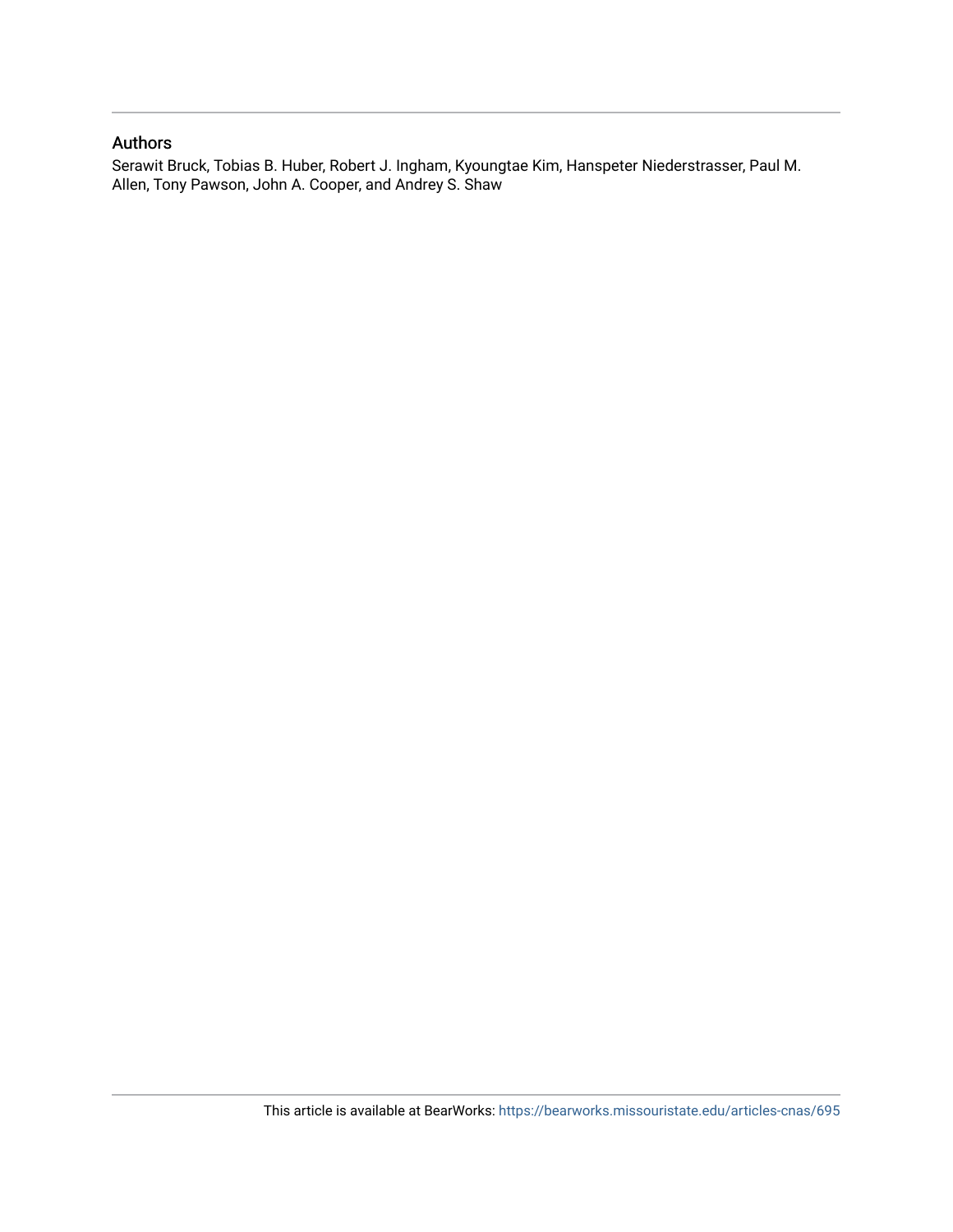# **Identification of a Novel Inhibitory Actin-capping Protein Binding Motif in CD2-associated Protein\***

Received for publication, January 6, 2006, and in revised form, May 11, 2006 Published, JBC Papers in Press, May 16, 2006, DOI 10.1074/jbc.M600166200

 $S$ erawit Bruck $^{*5}$ , Tobias B. Huber $^{\ddagger}$ , Robert J. Ingham $^\|$ , Kyoungtae Kim $^\P$ , Hanspeter Niederstrasser $^\P$ , Paul M. Allen $^\dagger$ , **Tony Pawson , John A. Cooper**¶ **, and Andrey S. Shaw**‡1

*From the* ‡ *Department of Pathology and Immunology,* § *Graduate Program in Molecular Biophysics,* ¶ *Department of Cell Biology and Physiology, Washington University School of Medicine, St. Louis, Missouri 63110 and Samuel Lunenfeld Research Institute, Mount Sinai Hospital, Toronto, Ontario MSG 1X5, Canada*

**CD2-associated protein (CD2AP) is a scaffold molecule that plays a critical role in the maintenance of the kidney filtration barrier. Little, however, is understood about its mechanism of function. We used mass spectrometry to identify CD2AP-interacting proteins. Many of the proteins that we identified suggest a role for CD2AP in endocytosis and actin regulation. To address the role of CD2AP in regulation of the actin cytoskeleton, we focused on characterizing the interaction of CD2AP with actin-capping protein CP. We identified a novel binding** motif L*X***H***XTXXRPK***(***X***)<sub>6</sub>P present in CD2AP that is also found in its homolog Cin85 and other capping protein-associated proteins such as CARMIL and CKIP-1. CD2AP inhibits the function of capping protein** *in vitro***. Therefore, our results support a role of CD2AP in the regulation of the actin cytoskeleton.**

CD2-associated protein  $(CD2AP)^2$  is a 70-kDa protein that was originally cloned as a protein that interacts with the cytoplasmic tail of CD2, a T lymphocyte and natural killer cell transmembrane protein (1). It is composed of three Src homology 3  $(SH3)$  domains at the NH<sub>2</sub> terminus followed by proline-rich sequences and a coiled-coil domain at the extreme COOH terminus. It is expressed in all tissues except brain. Interestingly, CD2AP-deficient animals die of renal failure  $\sim$ 6 weeks of age (2). In the kidney, CD2AP is highly expressed in the glomerular epithelial cell, and it is implicated to play a role in a specialized cell junction known as a slit diaphragm (3).

A homolog of CD2AP, Cin85, was cloned as an interacting protein with the E3 ubiquitin ligase c-cbl (4) and as an inhibitor of phosphatidylinositol 3-kinase (5). Recently, several endocytic and actin-associated molecules have been reported to interact with CD2AP and Cin85. Some proteins have been demonstrated to interact with both CD2AP and Cin85, whereas others have only been shown to bind one or the other. CD2AP

has been shown to play a role in vesicular trafficking because of interactions with c-cbl and an active form of Rab4 (6). Cin85 has also been shown to bind to molecules involved in endocytosis, such as endophilin, synaptojanin 2B1, and SHIP-1 and the clathrin scaffold HIP1R (7, 8). Both CD2AP and Cin85 contain a motif, FXDXF, that mediates interactions with the  $\alpha$ -appendage of clathrin adaptor protein 2 (9). Interactions of CD2AP and Cin85 with the phosphatidylinositol bisphosphate-dependent GTPase for ARF1 and ARF5, known as ASAP1, as well as cortactin- and actin-capping protein suggest additional roles in the regulation of the actin cytoskeleton  $(7, 10-12)$ .

To further elucidate the molecular mechanism of CD2AP function, we performed mass spectrometry to identify interacting proteins. We identified novel and previously known interacting proteins such as actin-capping protein CP (11).

Over the last decade, there has been much progress in our understanding of how the actin cytoskeleton is regulated. Critical is the polymerization of monomeric G-actin to forming an asymmetric actin filament with a barbed and a pointed end. The barbed end is favored for polymerization. The Arp2/3 complex and formins can nucleate actin polymerization by creating free barbed ends, whereas gelsolin and actin-capping protein CP cap the barbed end (13, 14).

CP is a ubiquitously expressed heterodimer of  $\alpha$  and  $\beta$  subunits (15). It is enriched in lamellipodia, and it plays an important role in cell motility (13). CP binds to the barbed end of the actin filament and prevents the addition and removal of actin subunits (16). By limiting the growth of pre-existing actin filaments, CP enhances new actin filament branching by the Arp2/3 complex (17). Recently, several proteins (CARMIL, CKIP-1, and V-1) have been demonstrated to bind and inhibit CP activity  $(18–20)$ .

To understand the role of CD2AP in actin cytoskeleton dynamics, we decided to focus on characterizing the interaction of CD2AP with CP. Even though this interaction was previously reported (11), the mode of binding and the effect of CD2AP on the activity of CP are not known. In this report, we confirmed the binding of CD2AP with CP, and we mapped the interaction. This allowed us to identify a novel capping protein binding motif recognized by CP that is present in CD2AP, Cin85, CKIP-1, and CARMIL.

#### **EXPERIMENTAL PROCEDURES**

*Co-immunoprecipitation*—Co-immunoprecipitations were performed as described previously (21). Briefly, HEK293T cells



<sup>\*</sup> This work was supported by National Institutes of Health Grant DK066428-AS and Biophysics Training Grant T32 GM08492. The costs of publication of this article were defrayed in part by the payment of page charges. This article must therefore be hereby marked "*advertisement*" in

accordance with 18 U.S.C. Section 1734 solely to indicate this fact. <sup>1</sup> To whom correspondence should be addressed:Dept. of Pathology and Immunology, Washington University School of Medicine, St. Louis, MO 63110. Tel.:<br>314-362-4614; Fax: 314-747-4888; E-mail: shaw@pathology.wustl.edu.

<sup>&</sup>lt;sup>2</sup> The abbreviations used are: CD2AP, CD2-associated protein; GST, glutathione *S*-transferase; SH, Src homology; HEK, human embryonic kidney; HPLC, high pressure liquid chromatography; Fmoc, *N*-(9-fluorenyl)methoxycarbonyl; SPR, surface plasmon resonance.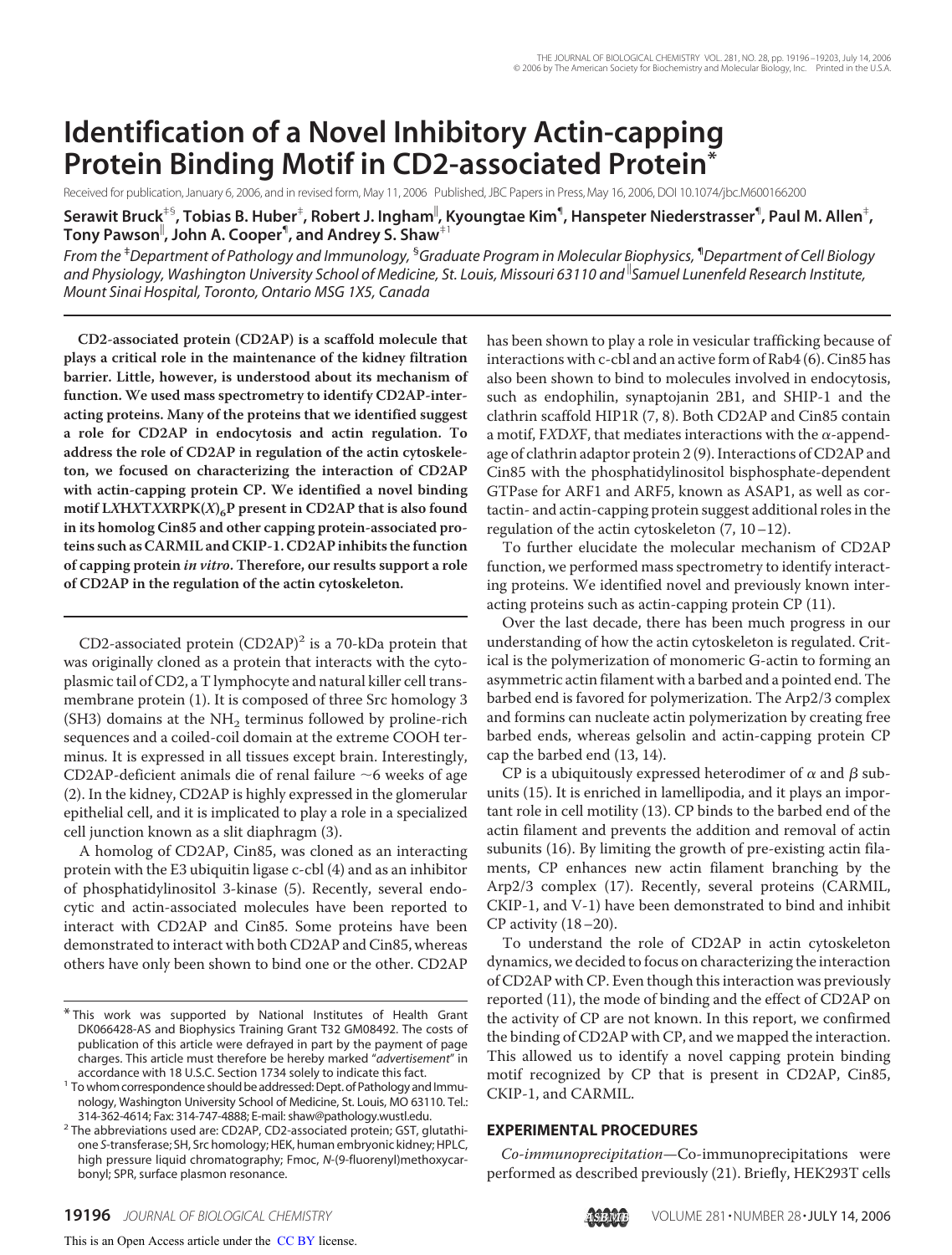were transiently transfected with SuperFect (Qiagen, Valencia, CA). After incubation for 24 h, the cells were washed twice with phosphate-buffered saline and lysed in 1% Triton X-100 lysis buffer (20 mm Tris-HCl, pH 7.5, 25 mm NaF, 12.5 mm Na<sub>4</sub>P<sub>2</sub>O<sub>7</sub>, 0.1 mm EDTA, 50 mm NaCl, 2 mm Na<sub>3</sub>VO<sub>4</sub>, and protease inhibitors). After centrifugation (15,000  $\times$  *g*, 15 min, 4 °C) to remove cellular debris, the supernatant was subjected to an ultracentrifugation  $(100,000 \times g)$  for 30 min. Equal amounts of total protein were incubated for 1 h at 4 °C with anti-FLAG M2-agarose (Sigma). The beads were washed extensively with lysis buffer.

*Preparation of Samples for Mass Spectrometry*—Immunoprecipitates were separated on SDS-polyacrylamide gels and stained with GelCode Blue Colloidal Coomassie reagent (MJS BioLynx Inc., Brockville, ON, Canada) as previously described (22). Silver staining of gels was performed as described by Shevchenko *et al.* (23). Individual bands were excised from the gel with a scalpel and placed into a single well of a 96-well microtitre plate (Genomic Solutions, Ann Arbor, MI). Reduction, alkylation, and "in-gel" tryptic digestion of samples was performed with a Genomic Solutions ProGest digestion robot as previously described (24). Tryptic peptides were then extracted from the gel for analysis by mass spectrometry.

*Liquid Chromatography-Tandem Mass Spectrometry*— Tryptic peptides were analyzed by liquid chromatography-tandem mass spectrometry with a HP 1100 HPLC system (Palo Alto, CA) connected to an LCQ-Deca mass spectrometer (Thermo Electron, San Jose, CA) as previously described (22). Data were analyzed with both the Mascot (4) and Sonar ms/ms (Genomic Solutions) search engines.

*Plasmids*—Glutathione *S*-transferase (GST) fusion proteins were made using the PGEX-KG vector (25). A DNA fragment encoding the COOH-terminal CD2AP (residues 324– 636) was cloned in-frame into vector cut with BamHI and EcoRI. Sequences encoding a COOH-terminal fragment of CD2AP lacking the proline-rich sequence  $CT\Delta PR$  (residues 424-636) was amplified by PCR using *Pfu* polymerase (Stratagene) and cloned in-frame into the NcoI and SalI sites of PGEX-KG. The COOH-terminal construct lacking the coiled-coil domain  $CTACC$  (residues 424–588) was generated by deletion mutagenesis of residues encoding 589– 636. Constructs encoding residues 424–528 and 474–588 were generated by deletion mutagenesis of CT $\Delta$ PR. The construct encoding residues 474 – 528 was generated by deletion mutagenesis using the construct encoding residues 478–592 as the starting point. The construct encoding residues 474–528 was used to generate constructs with residues 474–513, 474–598, 490–528, and 506–528 by deletion mutagenesis. Point mutations in  $CT\Delta PR$  (L486A, H488A, T490A, N492A, R493A, K495A, R500A, and P502A) were generated by site-directed mutagenesis by PCR.

*Proteins*—GST fusion proteins were expressed in *Escherichia coli* and affinity-purified using standard procedures using glutathione-agarose (Sigma). Chicken-capping protein CP  $\alpha_1$  and  $\beta_1$  subunits were co-expressed in *E. coli* using the pET-3d vector and purified as described previously (16). The CP deletion mutants  $\alpha_1 \Delta \beta_1$  ( $\alpha_1$  COOH-terminal 28-amino-acid deletion mutant),  $\alpha_1\beta_1\Delta$  ( $\beta$ 1 COOH-terminal 34-amino-acid deletion mutant), and

 $\alpha_1 \Delta \beta_1 \Delta$  (double COOH-terminal region deletion mutant) were purified as described in Ref. 16.

Confirmatory sequencing of all constructs was done using Big-Dye 3.1 (Applied Biosystems). Purified proteins were analyzed by SDS-PAGE and Coomassie staining. Protein concentrations were estimated using the BCA protein assay (Pierce) and by absorbance measurement at 280-nm wavelength.

*BIAcore Analysis*—The experiments were carried out using a BIAcore 2000 at 25 and 30 °C for both binding detection and affinity measurements. Goat anti-GST antibody (BIAcore, Uppsala, Sweden) was cross-linked to CM5 chips using amine coupling (BIAcore). CD2AP constructs fused to GST were then loaded onto chips containing the immobilized anti-GST antibody in a buffer containing 10 mm Hepes, pH 7.4, 150 mm NaCl, 4 mM EDTA, and 0.005% Tween 20. CP was injected at various concentrations at a flow rate of 25  $\mu$ l/min.

To measure the affinity by Scatchard analysis, CP was injected at various concentrations, and the equilibrium binding was obtained and plotted. The binding kinetic rate constants were obtained by using BIAevaluation version 3.1 software (BIAcore). The  $k_{\text{off}}$  rate was measured by co-injecting soluble CD2AP during the dissociation phase of the reaction.

To compare the binding of various mutated constructs, similar amounts of GST-CD2AP constructs were captured on the chip. Because the magnitude of the response is related to the mass of the analyte, we corrected for differences in the molecular weights of each construct and variances in the amount immobilized on the chip using the equation  $RU_{\text{max}} = RU_{\text{ligand}} \times$  (molecular weight of analyte/molecular weight of ligand). This allowed us to calculate a relative *RU*max for each construct. The percent binding of the mutated construct in comparison to the wild-type construct was then computed by comparing the actual *RU* of the bound CP at steady state  $(R_{eq})$  to the calculated  $R_{max}$ .

*Peptides*—The 22-mer peptides used for the competition assay were synthesized by standard Fmoc chemistry using a multiple peptide synthesizer (Symphony/Multiplex; Protein Technologies, Tucson, AZ). All peptides were purified by HPLC, and their sequences were verified by mass spectrometry. The sequences of the peptides used were: CARMIL, RRLEHFT-KLRPKRNKKQQTQA; CKIP-1, SYLAHPTRDRAKIQHSR-RPPTR; CD2AP, ENLLHLTANRPKMPGRRLPGRF; and CD2AP (R493A), ENLLHLTAN**A**PKMPGRRLPGRF (the bold letter indicates the mutation).

*Spectrin F-actin-seeded Actin Polymerization Assay*—Proteins and spectrin F-actin seeds were prepared and assayed as described in Ref. 16. Actin was used at a final concentration of 1.5  $\mu$ M (3% pyrene-labeled) in  $1\times$  polymerization buffer (10 mM Tris-HCl, pH 7.5, 50 mm KCl, 1 mm MgCl<sub>2</sub>, 0.2 mm ATP, 0.5 mm dithiothreitol, 0.2 mm CaCl<sub>2</sub>, and 1 mm EGTA). Ca<sup>2+</sup>-G-actin was primed for 90 s prior to the initiation of polymerization by adding a  $1/10$  volume of 10 mm EGTA, 1 mm MgCl<sub>2</sub> to exchange  $Ca^{2+}$  to Mg<sup>2+</sup>. A 1/20 volume of 20× polymerization buffer (200 mm Tris-HCl, pH 7.5, 1  $\mu$  KCl, 20 mm MgCl<sub>2</sub>, and 20 mm EGTA) was then added to initiate polymerization. CP, GST- $CD2AP (CT\Delta PR)$ , and GST-CD2AP-(474-513) were in 10 mm Tris-HCl, pH 7.5, 50 mm KCl, 1 mm  $MgCl<sub>2</sub>$ , 0.5 mm dithiothreitol, and 1 mM EGTA. The CP and CP-CD2AP mixtures were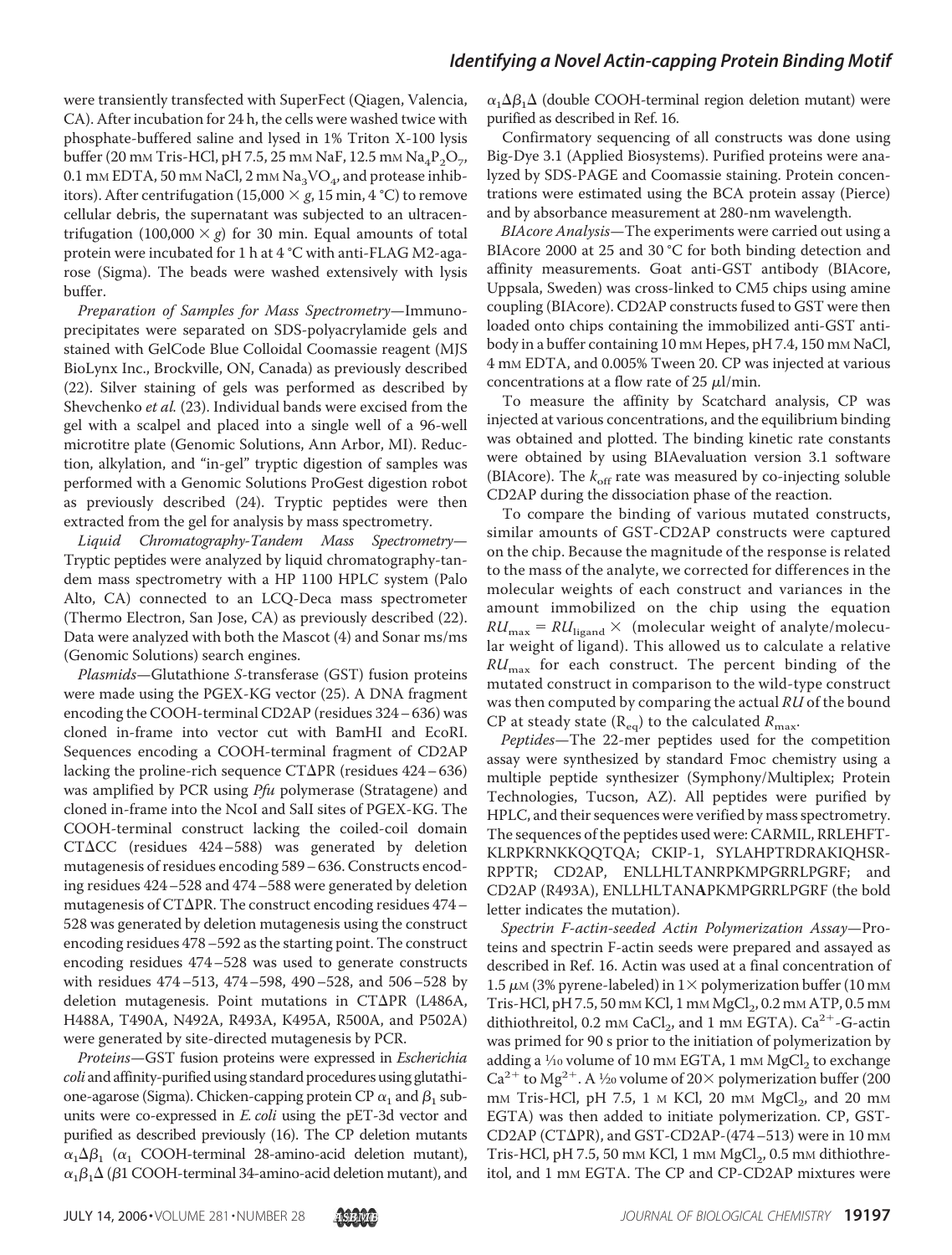added to the actin mixture immediately after priming, followed by the addition of 20 $\times$  polymerization buffer, followed by 10  $\mu$ l of spectrin F-actin seed. The solution was mixed and placed in the fluorometer with a total dead time of 20 s. The solution was then recovered and incubated overnight at 25 °C to reach equilibrium to allow for measurements at steady state. The steadystate binding data were analyzed using PRISM4 software.

*Actin Uncapping Assay*—The uncapping assay was a modification of the actin polymerization assay using 1  $\mu$ M actin (5%) pyrene-labeled) and 2 nm CP. It was performed essentially as described in Ref. 26. Uncapping activity is defined as the rate of polymerization, calculated from the slope of the pyrene fluorescence *versus* time, following the addition of CARMIL or CD2AP-(474–513).

#### **RESULTS**

*Identification of CD2AP-associated Protein by Mass Spectrometry*—To identify CD2AP-interacting proteins, an epitopetagged version of CD2AP was overexpressed in HEK293 cells and immunoprecipitated. The co-precipitated proteins were analyzed by SDS-PAGE and silver staining. The identification of protein bands was performed using mass spectrometry. In addition to CD2AP, several previously described CD2AP-interacting proteins were identified, such as actin (27), cortactin (12), and actin-capping protein CP (11). Novel interacting partners were also identified. These included Cin85 (4, 5), tensin (28), clathrin adaptor protein 2, two Rho and Rac GTPase-activating proteins centaurin  $\delta$ 2 (29) and SH3BP1 (30), synaptojanin 2 (31), glial fibrillary acidic protein (GFAP), RNA-binding protein 10, heat shock protein (HSP70), and breast cancer type 1-susceptible protein (BRCA1) (32).

The identification of multiple proteins involved in actin cytoskeletal regulation suggested that CD2AP participates in the regulation of the actin cytoskeleton. Because CP plays an important role in the assembly of various actin structures, we hypothesized that CD2AP might regulate the activity of CP.We therefore focused on characterizing the interaction of CP with CD2AP in more detail.

*Mapping the Interaction Domain*—Previously, an interaction of CP with the COOH-terminal half of CMS (Cas ligand with multiple SH3 domains), the human ortholog of CD2AP, was reported (11). To confirm this, we generated a GST fusion protein containing residues 324– 636 of CD2AP and tested it for interaction with purified CP using surface plasmon resonance (SPR). CD2AP was immobilized on the chip, and CP was used as the analyte. As predicted, the fragment encoding the COOHterminal half of CD2AP interacted with CP (Fig. 1*B*). Scatchard analysis showed that this fragment bound to CP with a dissociation constant  $(K_D)$  of 2.4 nm. Real-time measurements revealed binding kinetics of  $k_{on} = 9.6 \times 10^5 \text{ M}^{-1} \text{ s}^{-1}$  and  $k_{\text{off}} = 2.3 \times 10^{-3} \text{ s}^{-1}$  (Fig. 1*C*).

The COOH-terminal half of CD2AP is notable for prolinerich sequences followed by a predicted coiled-coil domain near the extreme COOH terminus (1). We first tested the requirement of the coiled-coil domain for binding to CP by generating a construct lacking the coiled-coil domain  $CT\Delta CC$  (residues 324–588). Using SPR, we found that this construct still bound

### A



FIGURE 1. **CP requires neither the proline-rich sequence nor the coiledcoil domain of CD2AP for binding.** *A*, schematic representation of the COOH-terminal domains of CD2AP. *B*, CD2AP lacking the proline-rich sequence and the coil-coil domain bind CP. Constructs encoding fragments of CD2AP lacking the proline-rich sequence (CT $\Delta$ PR) or lacking the coiled-coil domain (CT $\Delta$ CC) were generated by PCR and expressed in bacteria. The interaction between CD2AP constructs and CP was measured using surface plasmon resonance. The CD2AP constructs were immobilized on the chip using a GST capturing kit protocol. GST alone in a separate flow cell was used as a negative control (*CT* ) test for an interaction, and CP (50 nM) was injected onto the chip. The binding of the control was set to 100%. Each analysis was corrected for differences in the molecular weight and for variances in initial immobilization as described under "Experimental Procedures." *C*, CP binds to CD2AP with a high affinity. Increasing amounts of CP (0.1, 0.3, 0.5, 1.5, 4, 12, and 36 nm) were injected over immobilized CT $\Delta$ PR to measure the binding affinity. BIAevaluation analysis was carried out to determine the binding rate constants ( $k_{on} = 9.6 \times 10^5 \text{ m}^{-1} \text{ s}^{-1}$ ,  $k_{off} = 2.3 \times 10^{-3} \text{ s}^{-1}$ ). The binding affinity was calculated to be 2.4 nm using Scatchard plot analysis. RU, resonance units.

to CP. Therefore, the coiled-coil domain is not required for binding (Fig. 1*B*).

Next, we tested whether the proline-rich sequences of CD2AP were required for binding. A construct, CT $\Delta$ PR (residues 428– 636), lacking the proline-rich sequences between 324 and 428, was generated and tested for its ability to bind CP by SPR. This construct also retained binding to CP, suggesting that the proline-rich sequences were not required for binding (Fig. 1*B*). Therefore, we deduced that the region of CD2AP between the proline-rich sequences and the coiled-coil domain (residues 424–588) contains the CP binding region.

To define the interaction site further, we generated additional truncation mutants. Because this region has no predicted secondary structure, we generated constructs eliminating either 60 residues from the COOH terminus (residues 424–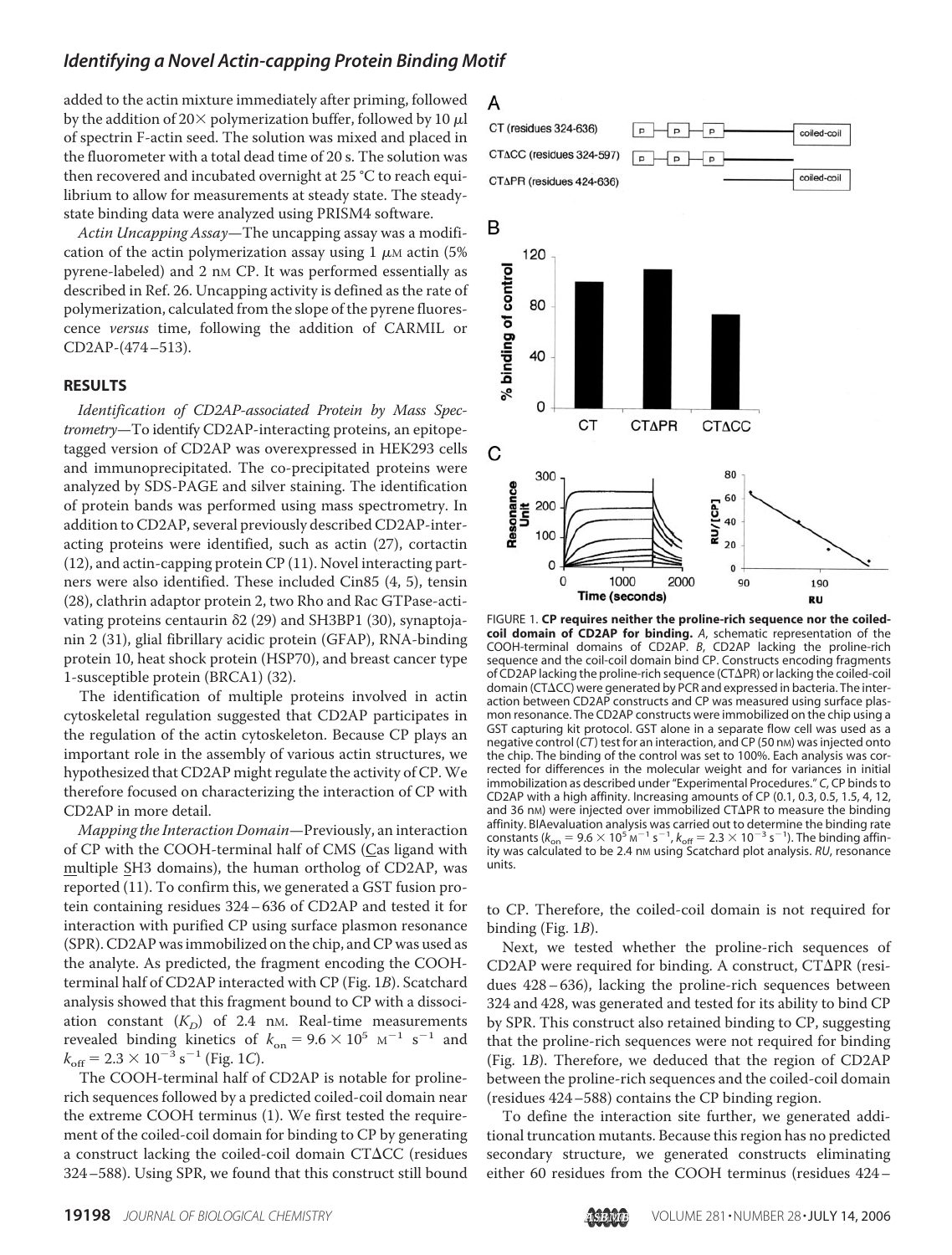

FIGURE 2. **Defining minimal CD2AP and CP binding domains.** *A*, various truncation mutants of CD2AP were tested for CP binding using SPR. Each construct was generated by PCR mutagenesis and expressed as fusion proteins in bacteria. Purified proteins were immobilized on the chip, and CP binding was assessed as described in the legend to Fig. 1. *B*, the region 474 –513 is sufficient to bind CP with high affinity. A fragment containing residues 474 – 513 was immobilized on the BIAcore chip. A range of concentrations of CP (0.1, 0.3, 1, 3, 9, 30, and 100 nM) was injected onto the chip. Scatchard analysis generated an affinity of 5.6 nm. BIAevaluation analysis generated binding rate constants of  $k_{on} = 4.67 \times 10^5 \text{ m}^{-1} \text{ s}^{-1}$  and  $k_{off} = 2.6 \times 10^{-3} \text{ s}^{-1}$ . *RU*, resonance units. *C*, various truncation mutants of CP were tested for CD2AP binding. CT $\Delta$ PR was immobilized to the chip, and 50 nm  $\alpha$  COOH-terminal region,  $\beta$  COOH-terminal region, and  $\alpha\beta$  double COOH-terminal regions deletion mutants of CP were tested for CD2AP binding using SPR.

528) or 50 residues from the NH<sub>2</sub>-terminal end (residues  $474-$ 588). Both constructs retained binding to CP (Fig. 2*A*), narrowing the binding region to residues 474–528.

The region 474–528 was sufficient for binding, because a construct encoding just these residues was able to bind to CP measured by SPR (Fig. 2*A*). We narrowed the binding site further by generating additional constructs, deleting residues from both the  $NH<sub>2</sub>$  and COOH termini. Although the construct

#### *Identifying a Novel Actin-capping Protein Binding Motif*

encoding residues 474–513 retained binding to CP, the construct encoding residues 474– 498 had impaired binding. Thus, residues between 474 and 513 were sufficient for CP binding (Fig. 2*A*).

We measured the binding affinity of this minimal binding region of CD2AP (residues 474–513) with CP. Scatchard analysis showed that CD2AP bound to CP with a  $K_D$  of 5.6 nm, and real-time measurements showed binding kinetics of  $k_{\text{on}} = 4.7 \times 10^5 \text{ m}^{-1} \text{ s}^{-1}$  and  $k_{\text{off}} = 2.6 \times 10^{-3} \text{ s}^{-1}$  (Fig. 2*B*). Because this affinity is similar to the one measured for the interaction of the entire COOH-terminal half of CD2AP with CP, this region was sufficient to account for CP binding.

CP is a heterodimer of  $\alpha$  and  $\beta$  subunits. The COOH termini of both subunits are known to be important for its actin-capping activity (16). To test the importance of these regions for the interaction with CD2AP, CP constructs lacking the  $\alpha$ COOH-terminal region, the  $\beta$  COOH-terminal region, or both were tested for binding to CT $\Delta$ PR. CP lacking the  $\alpha$  COOHterminal region or both the  $\alpha$  and  $\beta$  COOH termini regions did not interact with CD2AP, whereas CP lacking just the  $\beta$ COOH-terminal region had an intermediate binding ability (Fig. 2C). Hence, CD2AP requires both  $\alpha$  and  $\beta$  COOH termini regions of CP for efficient binding. These results predicted that CD2AP should inhibit capping activity of CP.

*Identification of CP Binding Motif*—Recently, the binding regions for two CP-binding proteins, CKIP and CARMIL, were reported (18, 20). To determine whether these binding sites had similarities to residues 474–513 of CD2AP, we performed a CLUSTAL analysis. The sequence alignment illustrated in Fig. 3*A* shows that all three proteins share a similar pattern of residues, LXHXTXXRPK $(X)_{6}P$  (where X is any amino acid) suggesting that this may be the CP binding motif.

To determine whether the residues in this motif are important for CP binding, we mutated each of the conserved residues to alanine in the CT $\Delta$ PR construct (residues 428–636). Each mutant was tested for CP binding using SPR (Fig. 3*B*). Mutation of the conserved leucine, arginine, and proline residues (Lue-486, Arg-493, Pro-502) completely ablated binding, whereas mutations of the other conserved residues significantly impaired but did not completely ablate binding. Importantly, mutations of two non-conserved residues in CD2AP, N492 and R500, did not affect binding of CP to CD2AP. Therefore, we concluded that the LXHXTXXRPK $(X)_{6}P$  motif in CD2AP is necessary for binding.

To verify that the LXHXTXXRPK(X)<sub>6</sub>P motif found in all three proteins (CD2AP, CARMIL, and CKIP-1) is the binding site, we tested 22-mer peptides corresponding to this motif from CKIP-1 and CARMIL in a competition assay against the CD2AP protein. The ability of the CKIP-1 and CARMIL peptides to inhibit CD2AP binding to CP (Fig. 3*C*) confirmed that all three of these proteins use this motif to bind to CP, and therefore this motif is sufficient for binding.

*Inhibition of CP Activity by CD2AP*—Because both the actincapping activity and CD2AP binding required the COOH-terminal regions of CP, we were interested to test whether CD2AP binding could affect CP-capping activity. This was tested using a pyrene-actin polymerization assay for barbed end growth *in vitro* as described under "Experimental Procedures." The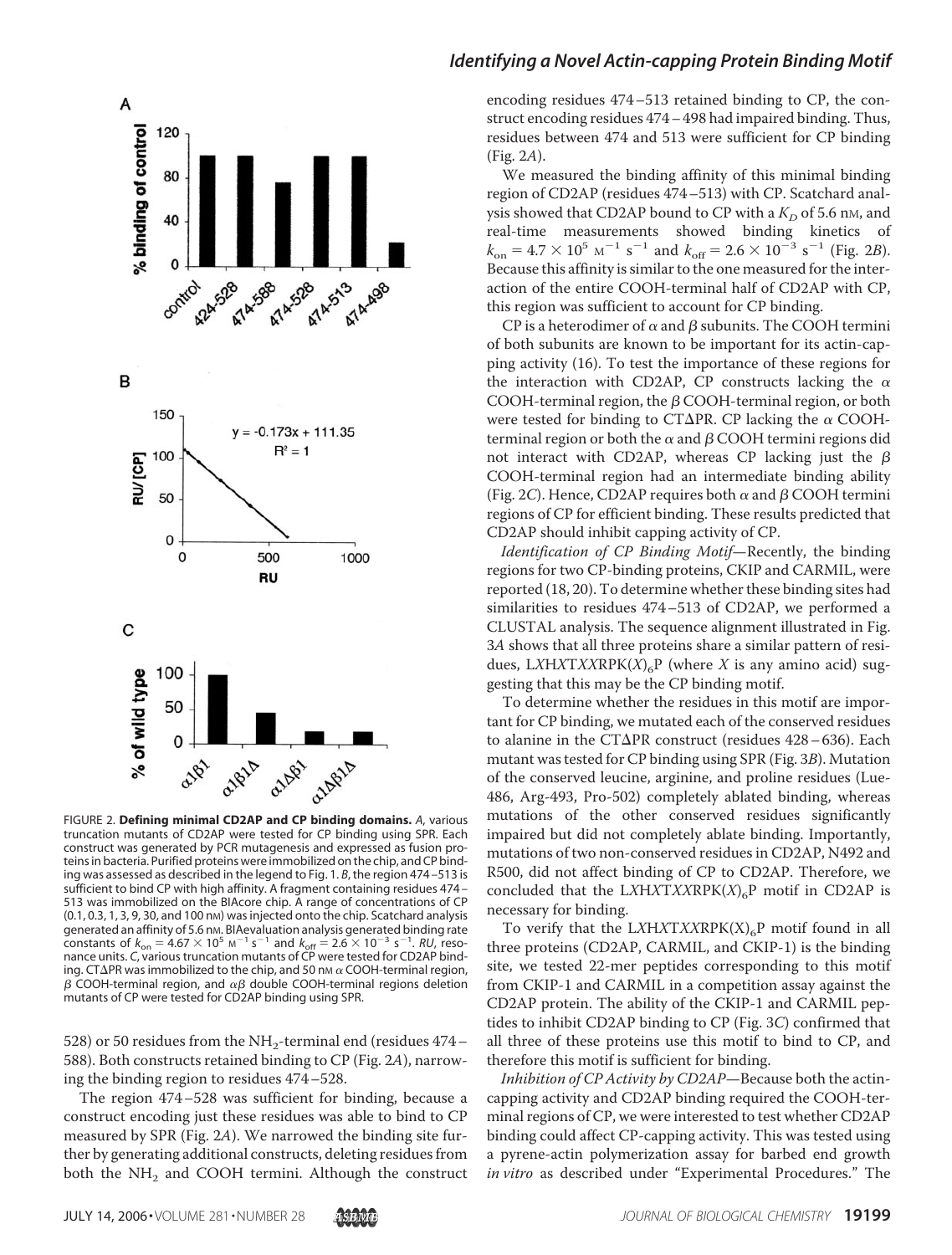

FIGURE 3.**Identification of CP bindingmotif.***A*, CLUSTAL analysis of CD2AP, Cin85, CKIP-1, and mCARMIL. The residues conserved within these proteins are *highlighted* in *bold*. The proposed motif is shown *underneath*. The one-letter amino acid representation is used. *X* represents any amino acid. *B*, identification of critical binding site residues. Each of the conserved residues defined in *A* was mutated to alanine using site-directed mutagenesis. In addition, two of the non-conserved residues (Arg-500 and Asn-492) were mutated as a negative control. Each mutated construct was expressed in bacteria, purified, and tested for binding to CP. Each analysis was corrected for differences in the molecular weight and for variances in initial immobilization as described under "Experimental Procedures." *WT*, wild type. *C*, synthetic peptides derived from CD2AP, CKIP-1, and CARMIL compete for binding to CP. Peptides corresponding to the putative CP binding site in CD2AP, CKIP-1, and CARMIL were synthesized using standard Fmoc chemistry. The sequence of the 22-mer peptides is given under "Experimental Procedures." SPR was used to measure the ability of peptides to inhibit the binding of CP to CD2AP. Briefly, 50 nm CP was incubated with 1  $\mu$ m peptide and injected. As a negative control, a peptide derived from CD2AP with Arg-493 changed to alanine was also tested.

polymerization of pyrene-actin as assessed by its fluorescence was measured over time. The addition of up to 500 nm  $CT\Delta PR$ alone to the reaction mixture did not have any effect on actin polymerization, and as expected, the addition of CP inhibited barbed end growth. Addition of  $CT\Delta PR$  to CP inhibited the activity of CP in a concentration-dependent manner (Fig. 4*A*). A similar effect was observed with the addition of the minimal binding domain (residues 474–513) (data not shown). The inhibitory effect of CD2AP on the activity of CP was saturated when the CT $\Delta$ PR concentration reached  $\sim$  500 nm (Fig. 4*A*). Because this is much higher than the  $K_D$  of CP for CD2AP, we suggest that the inhibition of CP by CD2AP is not complete.

The partial inhibitory effect of CD2AP on CP actin-capping activity was confirmed using a steadystate polymerization assay. In this experiment, the effect of CD2AP was allowed to go to equilibrium by allowing the reaction to go to completion; actin fluorescence was measured after 18 h. Using PRISM4 software, the affinity of CD2AP for CP was found to be similar to that measured by SPR (Fig. 4*B*). In addition, because the activity of CP was not completely inhibited, this suggests that the CD2APCP complex still retains some filament-capping activity. As shown in Fig. 4*B*, after the complex had reached equilibrium, full actin polymerization had not been achieved, suggesting that the CD2APCP complex retains a low but detectable affinity for the barbed end. Taken together, the results show that CD2AP partially inhibits the capping activity of CP and that the CPCD2AP complex has the ability to cap the barbed end but at a much slower rate.

The ability of CD2AP to uncap actin filaments was also tested (Fig. 4*C*). 500 nM CD2AP-(474–513) was added to actin polymerization reactions containing CP at a time when most of the barbed ends were already capped. The addition of CD2AP- (474–513) resulted in increased actin polymerization, consistent with the dissociation of CP from F-actin.

#### **DISCUSSION**

In this report, we present data supporting the role of CD2AP as a regulator of the actin cytoskeleton. In a proteomic screen, we identified several actin regulatory proteins associated with CD2AP, including actin capping protein, cortactin,

and synaptojanin. By mapping its interaction with CP, we identified a novel motif in CD2AP that is also found in Cin85, CKIP-1, and CARMIL that mediates binding to CP. Because CD2AP inhibits the activity of CP, the interaction between CP and CD2AP appears to be functionally relevant.

In the proteomic screen, we identified known CD2AP-interacting proteins, including capping protein and cortactin (11, 12). Synaptojanin is reported to bind to Cin85 but has not yet been reported to bind to CD2AP (7). We also identified new CD2AP-binding proteins. Although the clathrin adaptor protein 2 was implicated as a CD2AP-interacting protein because of the presence of the F*X*D*X*F binding motif (9), this is the first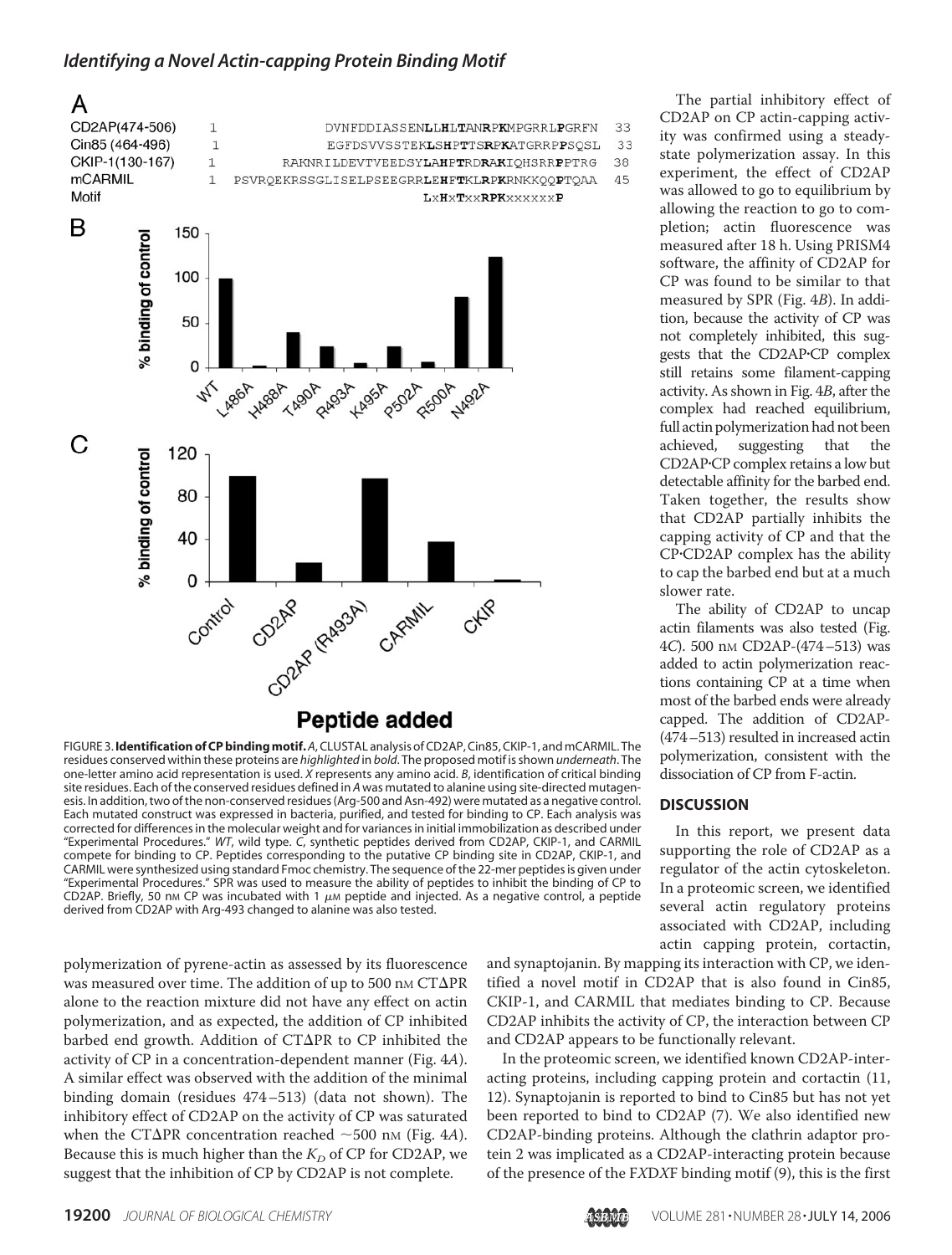

FIGURE 4. **CD2AP inhibits CP and also exhibits uncapping activity.** *A*, CD2AP inhibits CP activity. Actin polymerization was measured using a fluorescence-based pyrene-actin assay. Spectrin actin seeds were used to initiate actin polymerization. CP (4 nm) was added by itself or after preincubation with CT $\Delta$ PR at the indicated concentrations. *B*, the binding affinity of CP and CD2AP was determined from steady-state F-actin polymerization measurements. To a solution containing 1.5  $\mu$ M actin and spectrin F-actin seeds (filled diamond), 5 nm CP with or without increasing amounts of CD2AP-(474-513) (5, 15, 50, and 150 nm) were added. Samples were incubated overnight to reach equilibrium before fluorescence measurement. *C*, CD2AP promotes the dissociation of CP from actin filaments. Actin polymerization was initiated as described for *a* and *b* with spectrin F-actin seed and the addition of CP (2 nm). After 400 s, 500 nm CD2AP-(474-513) or 40 nm CARMIL was added. An equal volume of buffer alone was also added as a negative control. Actin polymerization was measured using a fluorometer.

demonstration that CD2AP can, in fact, bind to it. Other novel interactions include centaurin  $\delta$ 2 and SH3BP1, which are GTPase-activating proteins for the Rho and Rac GTPases, respectively (29, 30). We also identified tensin, a focal adhesion protein with multiple actin binding domains, which is a known inhibitor of actin polymerization (28). On the other hand, we did not find other reported CD2AP-binding proteins, such as Fyn, Src, Yes, or the p85 regulatory subunit of phosphatidylinositol 3-kinase (33). This might be because these proteins have a transient or low affinity interaction with CD2AP. It is also possible that the conditions we used in our screen did not favor their binding to CD2AP. We also identified other proteins of unknown significance, such as RNA-binding protein 10, glial

#### *Identifying a Novel Actin-capping Protein Binding Motif*

fibrillary acidic protein, and the breast and ovarian cancer susceptibility protein BRCA1 (32). Further work will be needed to determine the significance of these interactions.

To better define the CD2AP/CP interaction, we mapped the minimal binding region of CD2AP to amino acids 474–513. This domain does not have any predicted secondary structure and is located between the proline-rich sequences and coiledcoil domain at the COOH terminus. Using a CLUSTAL analysis to compare this sequence to the sequences of two other known CP-binding proteins, CKIP-1 and CARMIL, we identified the novel motif  $LXHXTXXRPK(X)_{6}P$ . This motif is also found in Cin85. Since the original submission of the manuscript of this article, Urono *et al.* (34) report that a conserved sequence similar to the motif we describe is present in all known forms of CARMIL.

Mutations of all of the conserved residues showed that they are important for binding, with Leu-486, Arg-493, and Pro-502 being the most critical residues. Consistent with our findings, mutation of the analogous arginine in CARMIL was recently shown to be important for CP binding (20). Pro-494 of CD2AP is conserved in Cin85 and CARMIL; however, it is alanine in CKIP-1. In the peptide competition assay, CKIP-1 bound to CP better than CARMIL, suggesting that an alanine residue at this position might enhance binding. To address this, we generated a mutated construct with alanine substituted for proline in CD2AP and tested its ability to bind to CP. Surprisingly, this construct had  $\sim$  50% lower binding compared with wild-type CD2AP (data not shown). This result confirmed that the conserved proline in CD2AP is important for binding and demonstrates that the binding difference between CKIP-1 and CD2AP is not due to the alanine residue. The higher affinity of CKIP-1, however, does suggest that there is a level of complexity of the binding that goes beyond the binding motif that we identified here. It is interesting to note that the residues between Lys-495 and Pro-502 are mainly basic residues. These residues might play important roles in modulating binding.

We searched the data base for other proteins containing this motif but did not identify any others. Although it is possible that these four proteins are the only molecules containing this motif, it seems more likely that variants of this motif exist. Nevertheless, our peptide competition studies demonstrate that this motif is used similarly by CD2AP, CKIP-1, and CARMIL to bind to CP.

The COOH termini of both the  $\alpha$  and  $\beta$  subunits of CP are important for its capping activity (16), and they were also important for CD2AP binding. The interaction of CARMIL with CP, however, did not require either the  $\alpha$  or  $\beta$  COOH termini regions of CP for binding (20). Because the fragment of CARMIL used was much larger than the portion of CD2AP tested here, this suggests that CARMIL might interact with other regions of CP in addition to the area that was defined here. Mapping studies with CARMIL will be required to determine whether additional interacting sites exist.

Because the  $\beta$  COOH-terminal region was involved in CD2AP binding, and the  $\beta_1$  and  $\beta_2$  isoforms differ in this region (35), we tested whether the CD2AP interaction with CP was  $\beta$  isoform-specific. The two isoforms of CP ( $\alpha_1\beta_1$ ,  $\alpha_1\beta_2$ ) had similar binding affinities to CD2AP (data not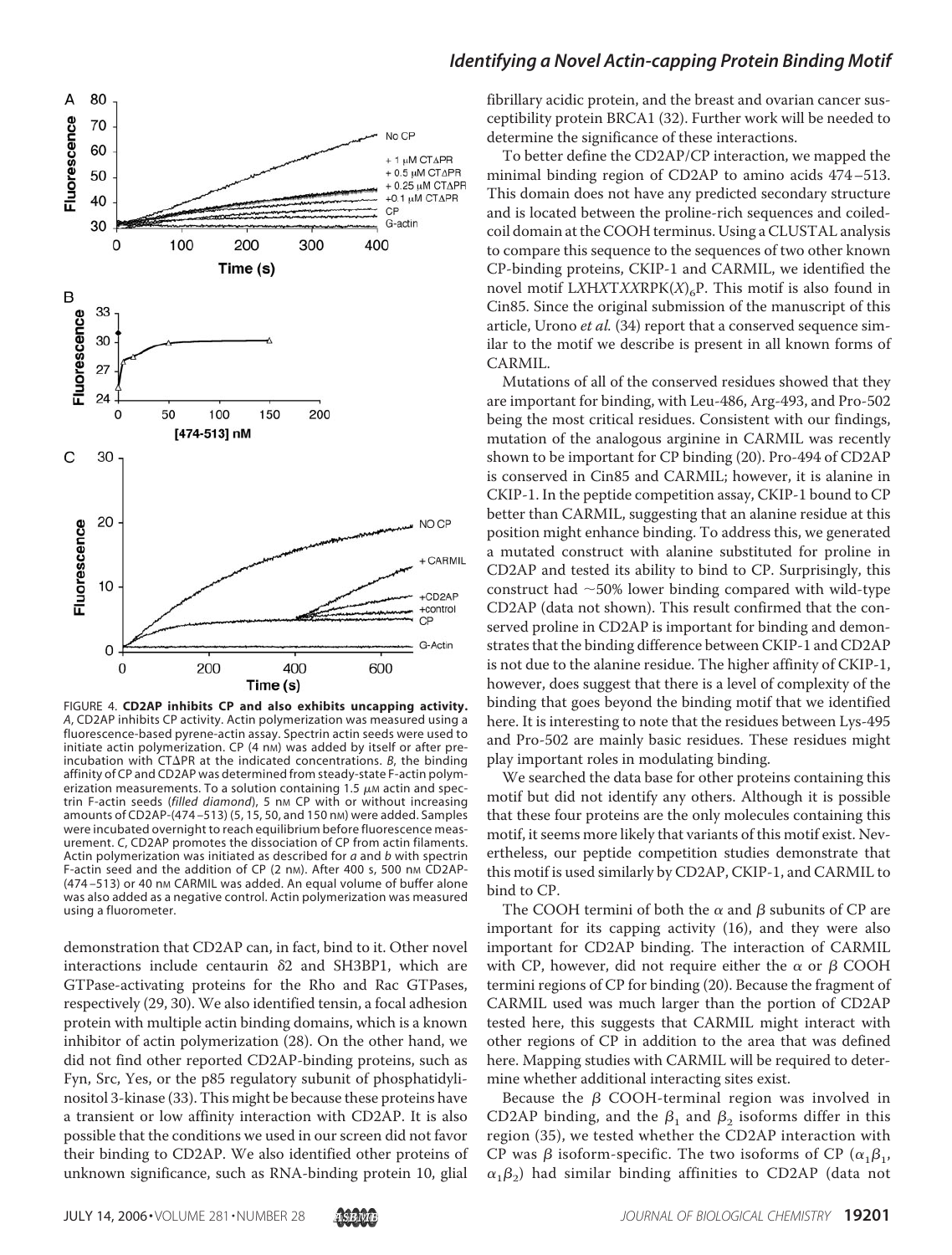shown). This suggests that CD2AP interacts with conserved residues within the COOH-terminal regions of the  $\beta_1$  and  $\beta_2$ isoforms or that the specific sequence of the  $\beta$  COOH terminus is not important.

Our data suggest that CD2AP can regulate actin dynamics by partially inhibiting CP and/or by promoting uncapping of the barbed end. Similar to CARMIL, we found that CD2AP does not completely block the capping activity of CP (20). At saturating amounts of CD2AP, some capping activity of CP was still retained. Although this may be secondary to the fact that we tested only fragments of CD2AP rather than the full-length protein, we are intrigued by the possibility that CD2AP binding to CP may function to modulate and not completely inhibit its activity. Because the concentration of CP and CD2AP in cells (estimated in the  $\mu$ <sub>M</sub> range) is far above the affinity of CP for the barbed ends, the CP·CD2AP complex is likely to retain significant capping activity *in vivo*. With the growing number of identified CP-binding proteins, the potential for each to change the binding affinity of CP in different ways may allow for a broader diversity of actin filament structures.

This might not be the only way CD2AP regulates the actin cytoskeleton. Similar to CARMIL, we found that CD2AP can uncap barbed end filaments (18, 20). CD2AP joins CARMIL as the only known proteins able to uncap barbed ends. Given the high affinity of CD2AP for CP, it would be expected that much of the CP would be bound to CD2AP in the cell. However, given the increasing number of identified CP-binding proteins, it seems more likely that distinct pools of CP exist bound to different CP-binding proteins. Because CD2AP and its homolog Cin85 can form heterodimers mediated by their coiled-coil domain<sup>3</sup> and both can bind to  $CP$ , it is very likely that they form a ternary complex in cells. It will be interesting to determine how these complexes are regulated *in vivo*, because CD2AP is associated with other actin regulatory proteins such as cortactin (12). The role of CD2AP in actin regulation could be complex. We are interested to determine what roles CD2AP plays in regulating other modes of actin polymerization.

Recently, Mejillano *et al.* (36) have demonstrated that the balance between filopodia and lamellopodia is dependent on CP. When CP expression is inhibited using RNA interference, long unbranched actin filaments are favored over short branched actin filaments. Thus, it is conceivable that recruitment of CD2AP to the plasma membrane might inhibit CP activity and thereby function to enhance filopodia formation or decrease the density of branched filaments. However, we were unable to confirm this hypothesis in cells. Phalloidin analysis of CD2AP-deficient cells compared with wild-type cells did not show any differences nor did motility studies (data not shown). In addition, clustering of a COOHterminal fragment of CD2AP (containing the capping binding site) to the plasma membrane did not induce any local filopodia. Overexpression of full-length CD2AP also had no obvious effect on the actin cytoskeleton. Although the presence of Cin85 could be a confounding factor in our experi-

ments, these results suggest that CD2AP-dependent changes in the actin cytoskeleton cannot account for the podocyte defect responsible for renal failure. We are, however, continuing to investigate whether the actin and adhesion molecule dynamics is affected by CD2AP.

*Acknowledgments—We thank Dr. Joseph Lin for reading the manuscript and Dr. Nandini Bhattacharya for sharing reagents.*

#### **REFERENCES**

- 1. Dustin, M. L., Olszowy, M. W., Holdorf, A. D., Li, J., Bromley, S., Desai, N., Widder, P., Rosenberger, F., van der Merwe, P. A., Allen, P. M., and Shaw, A. S. (1998) *Cell* **94,** 667–677
- 2. Shih, N. Y., Li, J., Karpitskii, V., Nguyen, A., Dustin, M. L., Kanagawa, O., Miner, J. H., and Shaw, A. S. (1999) *Science* **286,** 312–315
- 3. Shih, N. Y., Li, J., Cotran, R., Mundel, P., Miner, J. H., and Shaw, A. S. (2001) *Am. J. Pathol.* **159,** 2303–2308
- 4. Take, H., Watanabe, S., Takeda, K., Yu, Z. X., Iwata, N., and Kajigaya, S. (2000) *Biochem. Biophys. Res. Commun.* **268,** 321–328
- 5. Gout, I., Middleton, G., Adu, J., Ninkina, N. N., Drobot, L. B., Filonenko, V., Matsuka, G., Davies, A. M., Waterfield, M., and Buchman, V. L. (2000) *EMBO J.* **19,** 4015–4025
- 6. Cormont, M., Meton, I., Mari, M., Monzo, P., Keslair, F., Gaskin, C., McGraw, T. E., and Le Marchand-Brustel, Y. (2003) *Traffic* **4,** 97–112
- 7. Kowanetz, K., Husnjak, K., Holler, D., Kowanetz, M., Soubeyran, P., Hirsch, D., Schmidt, M. H., Pavelic, K., De Camilli, P., Randazzo, P. A., and Dikic, I. (2004) *Mol. Biol. Cell* **15,** 3155–3166
- 8. Soubeyran, P., Kowanetz, K., Szymkiewicz, I., Langdon, W. Y., and Dikic, I. (2002) *Nature* **416,** 183–187
- 9. Brett, T. J., Traub, L. M., and Fremont, D. H. (2002) *Structure* (*Camb.*) **10,** 797–809
- 10. Liu, Y., Yerushalmi, G. M., Grigera, P. R., and Parsons, J. T. (2005) *J. Biol. Chem.* **280,** 8884–8892
- 11. Hutchings, N. J., Clarkson, N., Chalkley, R., Barclay, A. N., and Brown, M. H. (2003) *J. Biol. Chem.* **278,** 22396–22403
- 12. Lynch, D. K., Winata, S. C., Lyons, R. J., Hughes, W. E., Lehrbach, G. M., Wasinger, V., Corthals, G., Cordwell, S., and Daly, R. J. (2003) *J. Biol. Chem.* **278,** 21805–21813
- 13. Cooper, J. A., and Schafer, D. A. (2000) *Curr. Opin. Cell Biol.* **12,** 97–103
- 14. Harris, E. S., and Higgs, H. N. (2004) *Curr. Biol.* **14,** R520–R522
- 15. Cooper, J. A., Blum, J. D., and Pollard, T. D. (1984) *J. Cell Biol.* **99,** 217–225
- 16. Wear, M. A., Yamashita, A., Kim, K., Maeda, Y., and Cooper, J. A. (2003) *Curr. Biol.* **13,** 1531–1537
- 17. Pollard, T. D., and Beltzner, C. C. (2002) *Curr. Opin. Struct. Biol.* **12,** 768–774
- 18. Canton, D. A., Olsten, M. E., Kim, K., Doherty-Kirby, A., Lajoie, G., Cooper, J. A., and Litchfield, D. W. (2005) *Mol. Cell. Biol.* **25,** 3519–3534
- 19. Taoka, M., Ichimura, T., Wakamiya-Tsuruta, A., Kubota, Y., Araki, T., Obinata, T., and Isobe, T. (2003) *J. Biol. Chem.* **278,** 5864–5870
- 20. Yang, C., Pring, M., Wear, M. A., Huang, M., Cooper, J. A., Svitkina, T. M., and Zigmond, S. H. (2005) *Dev. Cell* **9,** 209–221
- 21. Huber, T. B., Hartleben, B., Kim, J., Schmidts, M., Schermer, B., Keil, A., Egger, L., Lecha, R. L., Borner, C., Pavenstadt, H., Shaw, A. S., Walz, G., and Benzing, T. (2003) *Mol. Cell. Biol.* **23,** 4917–4928
- 22. Ingham, R. J., Colwill, K., Howard, C., Dettwiler, S., Lim, C. S., Yu, J., Hersi, K., Raaijmakers, J., Gish, G., Mbamalu, G., Taylor, L., Yeung, B., Vassilovski, G., Amin, M., Chen, F., Matskova, L., Winberg, G., Ernberg, I., Linding, R., O'Donnell, P., Starostine, A., Keller, W., Metalnikov, P., Stark, C., and Pawson, T. (2005) *Mol. Cell. Biol.* **25,** 7092–7106
- 23. Shevchenko, A., Wilm, M., Vorm, O., and Mann, M. (1996) *Anal. Chem.* **68,** 850–858
- 24. Houthaeve, T., Gausepohl, H., Mann, M., and Ashman, K. (1995) *FEBS Lett.* **376,** 91–94
- 25. Guan, K. L., and Dixon, J. E. (1991) *Anal. Biochem.* **192,** 262–267 <sup>3</sup> T. B. Huber and A. S. Shaw, unpublished data.